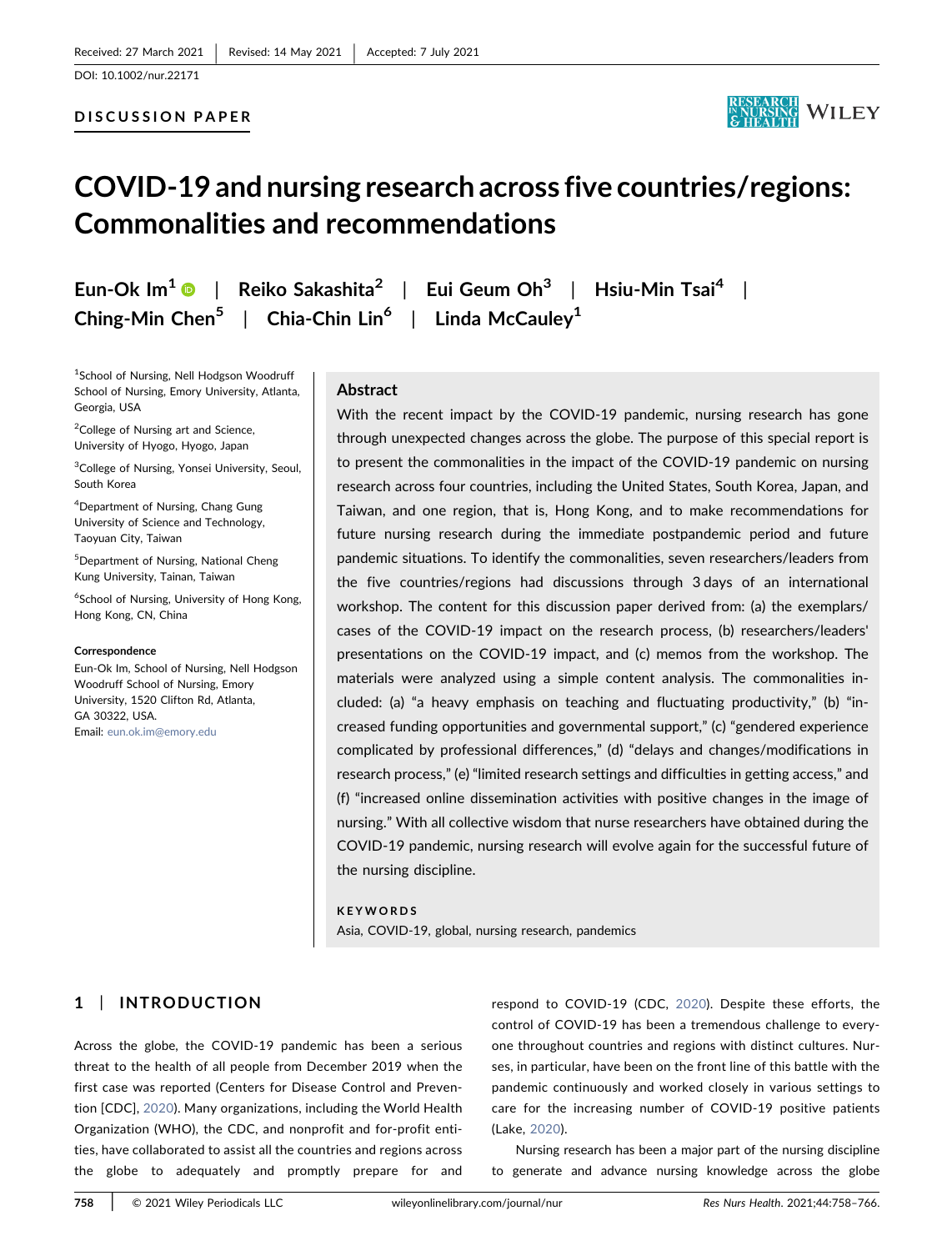(Meleis, [2011](#page-8-2)). After the first nursing research study by Nightingale was conducted at the battlefield of the Crimean War in 1859 (Moody, [1990\)](#page-8-3), nursing research has gone through a number of evolutionary and revolutionary changes throughout nursing history (Stolley et al., [2000\)](#page-8-4). Until the 1950s, nursing research was mainly conducted only in the areas of nursing education and administration. Yet, the scope of nursing research has expanded to collaboration with interdisciplinary researchers across various settings, and many new areas, such as nursing informatics, data science, and precision health have emerged (Stolley et al., [2000](#page-8-4)). Nurses globally have witnessed these evolutionary and revolutionary changes throughout nursing communities with different cultures.

With the recent impact by the COVID‐19 pandemic, nursing research has gone through unexpected tremendous changes across countries and regions (Chen et al., [2020](#page-8-5)). The COVID‐19 situations in individual countries and regions, however, varied depending on their unique contexts. For instance, Taiwan has effectively controlled the pandemic, and had only few domestic cases diagnosed with COVID‐ 19 and a lower mortality rate compared with other countries/regions. Subsequently, most Taiwanese people have been maintaining their normal daily life and activities, and there have been no drastic changes in nursing research. On the contrary, in Japan, about 81.9% of nurse researchers reported that their research activities had been hampered by the COVID‐19 pandemic (Japan Academy of Nursing Science, [2021\)](#page-8-6).

The purpose of this special report is to present the commonalities in the impact of the COVID‐19 pandemic on nursing research across five countries/regions, including the United States, South Korea, Japan, Taiwan, and Hong Kong, and to make recommendations for future nursing research during the immediate postpandemic period and future pandemic situations. First, the basis for this discussion paper is provided with details on the approach that was used to provide the evidence to support our discussion points. Second, the commonalities in the impact of the COVID‐19 pandemic on nursing research across five countries/regions are discussed with supporting evidence. Finally, recommendations for future nursing research are made.

# 2 | THE PROCESS FOR DEVELOPING THE CONTENT

To identify the commonalities in the impact of the COVID‐19 pandemic on nursing research across the countries/regions, seven researchers/leaders from the five different countries/regions had discussions through 3 days of an international workshop in November 2020 that was hosted by a US university in a Southern region. The researchers/leaders were invited based on their leadership positions (deans, nursing directors, and presidents). A total of 10 researchers/leaders in academia, hospitals, organizations, and governmental agencies were invited based on the recommendations by five deans/former deans at schools of nursing across the countries. Among them, seven researchers/leaders agreed to participate in the workshop. Before the workshop, the researchers/leaders compiled/ provided the cultural exemplars/cases of the COVID‐19 impact on nursing research in their own countries/regions in tables. The tables were structured by research methodology component, including study design, settings and samples, instruments/measurements, interventions, data collection methods, and data analysis process. The researchers/leaders collected the information on the impact of COVID‐19 in these components of research methodology and summarized the information in the tables. The researchers/leaders also conducted literature reviews in their own countries/regions and provided the references supporting the COVID‐19 impact that they included in the tables (including both general and culture‐specific). Each researcher/leader provided about 10–15 pages of tables with the information and references. At the workshop, the researchers/ leaders made presentations about the COVID‐19 impact on nursing research in their own countries/regions and had group discussions through four closed sessions. To identify the evidence to support our discussion points, all the presentation files, discussion memos from the workshop, and the tables with supporting references were analyzed using a simple content analysis. The unit of analysis was individual phrases. First, line‐by‐line coding was done on all the materials. Then, categorization was done by grouping the codes in several categories to reflect similar issues. Finally, the categories were compared and grouped to extract the themes reflecting commonalities in the impact of the COVID‐19 on nursing research. The themes were discussed through a series of discussions in the closed sessions and finalized upon unanimous agreement by all the researchers/leaders. Then, all the reviewers/leaders reviewed the themes one by one to make recommendations for future nursing research during the immediate postpandemic periods and future pandemic situations. The recommendations were summarized and finalized upon the unanimous agreement by all the researchers/leaders. Then, after the workshop, all the researchers/leaders reflected on the impact that they presented and discussed, and provided their updates on the impact. Also, a series of email discussions were conducted among the researchers/leaders to refine the themes and recommendations. Then, the themes and recommendations were

reviewed and approved by all the researchers/leaders. The evidence from this content analysis and the literature reviews were used to support the discussion points that were made below.

# 3 | COMMONALITIES ACROSS THE COUNTRIES/REGIONS

# 3.1 | "A heavy emphasis on teaching and fluctuating productivity"

Across countries/regions, a heavy emphasis was given to teaching efforts during the COVID‐19 pandemic. For instance, in Japan, most nurse researchers were faculty members in university settings whose first priority was education. Thus, during the COVID‐19 pandemic, faculty members spent a disproportionate amount of time on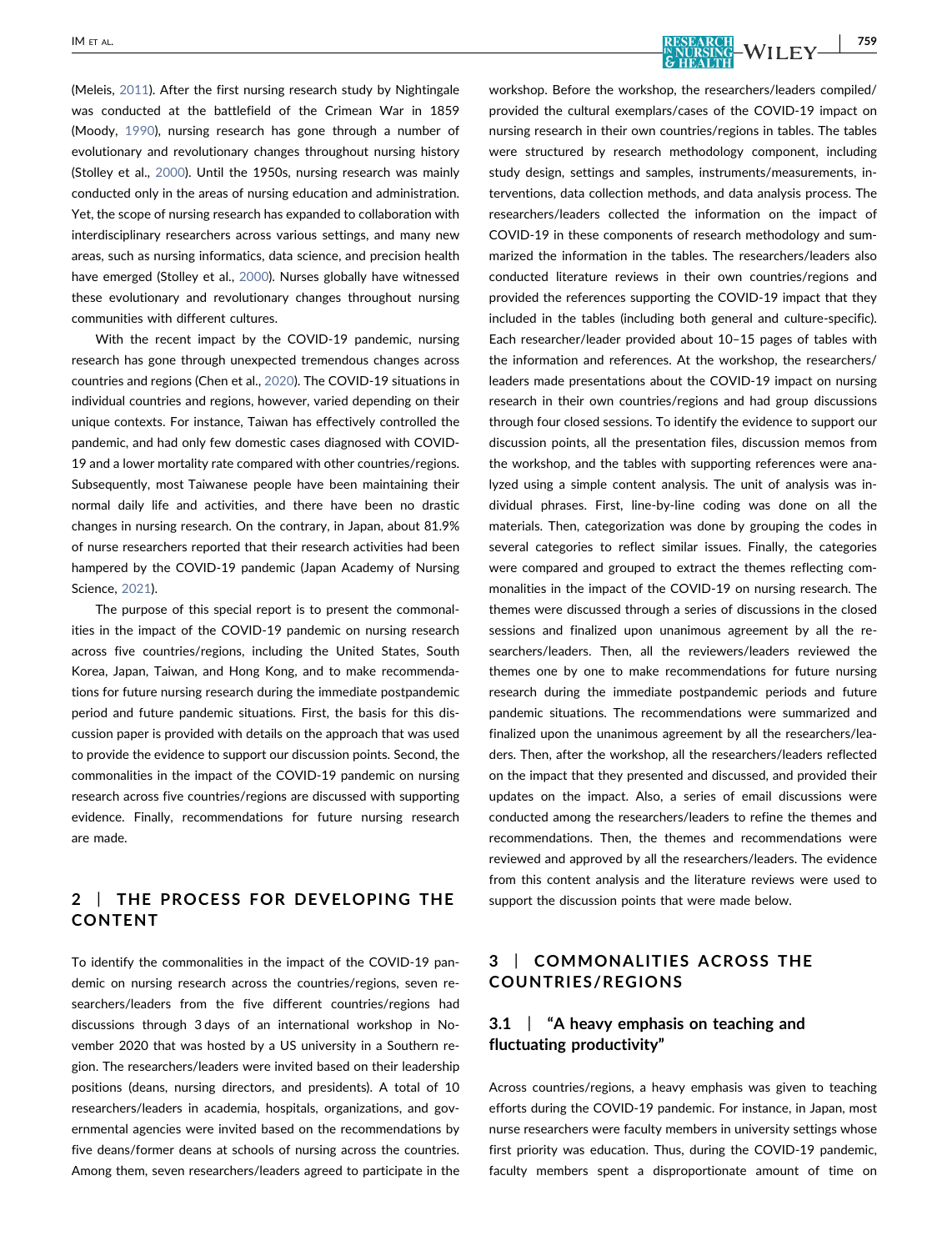**760 | WILEY-FREEARCH | IM ET AL.** 

education, such as video‐lecturing using Zoom and checking on the safety of students. In a recent survey by the Japan Academy of Nursing (Japan Academy of Nursing Science, [2021](#page-8-6)), 65.2% of the participants said that their research time was significantly reduced and 88.9% of nursing researchers were unsure about their own research activities due to uncertainty about the future. Also, in the United States, most nurse researchers were faculty members in university settings, and their teaching efforts had dramatically increased during the COVID‐19 pandemic due to the adjustment of teaching methods and re‐assignments of clinical rotations. Yet, in Hong Kong, about 30% of faculty members in nursing were on the research track, and about 70% of them were on the teaching track. Those on the research track did not have heavy teaching loads during the COVID‐19 pandemic.

With the heavy teaching burden among nurse researchers, significant fluctuations in productivity were noted in many countries. Although there were an increasing number of manuscript submissions in the United States, Hong Kong, and Taiwan, the researchers/ leaders from South Korea, and Japan reported a large decrease in the number of manuscript submissions in their major journals. For example, in the Korean Journal of Adult Nursing, one of the top nursing journals in South Korea, the number of manuscript submissions had halved from the February–March 2020 period to the April–May 2020 period (from 30 to 14). The decrease between the same periods of 2019 was from 31 to 21.

#### 3.2 | "Increased funding opportunities and governmental support"

Across the countries/regions, researchers/leaders noticed increased funding opportunities for COVID‐19 related research. For instance, in the United States, the National Institutes of Health had published an increasing number of funding opportunities during the COVID‐19 pandemic period; by December 2020, about 100 funding opportunities were announced through the notices of special interest, requests for applications, program announcements, and program announcements with special receipt, referral, and/or review. Also, in South Korea, the government provided increased grant opportunities specific for the diagnosis, treatment, epidemiology, and care related to COVID‐19. A total of 60 grants with \$20 million dollars had been announced. In Japan, the government invested 1.5 billion dollars on COVID‐19‐related research through various agencies, including the Japanese National Institute of Infectious Diseases, the Japan Agency for Medical Research and Development, and the Japan Ministry of Health, Labour and Welfare (Prime Minister of Japan and His Cabinet, [2020\)](#page-8-7).

In the United States and Taiwan, junior faculty members rarely benefited from the increasing funding opportunities during the COVID‐19 pandemic. For instance, in the United States, despite the increasing funding opportunities during the COVID‐19 pandemic, very few nurse researchers, especially junior researchers, applied for the funding opportunities due to their lack of competence in shifting their focus to any topics and populations related to the COVID‐19. The research mentoring tended to focus on development of coherent research programs in terms of topics, populations, and research methods, which might prohibit junior faculty members from shifting their focus in their topics, populations, or research methods to fit with COVID‐19. However, in Hong Kong, Japan, and South Korea, nursing faculty members including junior faculty members did not report any difficulties in shifting their focus of research to COVID‐19‐related topics, which was a contrast to those in the United States and Taiwan.

The funding situation, furthermore, differed depending on the countries/regions due to their different cultural and academic contexts. For example, because the research studies that were funded by the Japanese government tended to be medical studies with a focus on development of diagnostic methods, therapeutic methods, and vaccines (Prime Minister of Japan and His Cabinet, [2020](#page-8-7)), nurse researchers in Japan rarely received large budget grants as principal investigators. Yet, there were more opportunities for nurse researchers in Japan to receive funding from local governments, universities, and the private sector during the pandemic if the topics were related to people's health and lives (although the amount of funding was generally <1 million yen). Indeed, some faculty members including adjunct faculty members in Japan received this kind of small research grant during the pandemic.

#### 3.3 | "Gendered experience complicated by professional differences"

All the researchers/leaders across the countries/regions remarked about the gendered experience of nurse researchers during the COVID‐19 pandemic. Across the countries/regions, nurse researchers tended to be women, which reflected the current gender composition of nurses in general across the countries/regions. For instance, 82% of registered nurses were female in the United States (Equitable Growth, [2017\)](#page-8-8); about 85% were female in Hong Kong (Department of Health the Government of Hong Kong Special Administrative Region, [2021](#page-8-9)); and over 90% were female in Japan (Japan Ministry of Health Labour and Welfare, [2018](#page-8-10)) and in Taiwan (Taiwan Department of Gender Equality, [2021\)](#page-8-11). With a high percentage of women among nurse researchers, the pandemic harshly affected nurse researchers because women were usually the ones who took care of their household tasks, children, and elderly due to gender stereotypes and roles across the countries/regions.

In Asian countries/regions (including South Korea, Japan, Taiwan, and Hong Kong) especially, their gender stereotypes and roles based on strong long‐time patriarchal cultures made women researchers suffer more from multiple roles while working at home. For instance, in Japan, even in dual‐earner households, 80% of men did not do housework and 70% did not take care of children (Japan Gender Equality Bureau Cabinet Office, [2020\)](#page-8-12). Women's burden of housework and childcare had increased under the COVID‐19 pandemic (The Shizuoka Shimbun, [2020](#page-8-13)). In their traditional cultures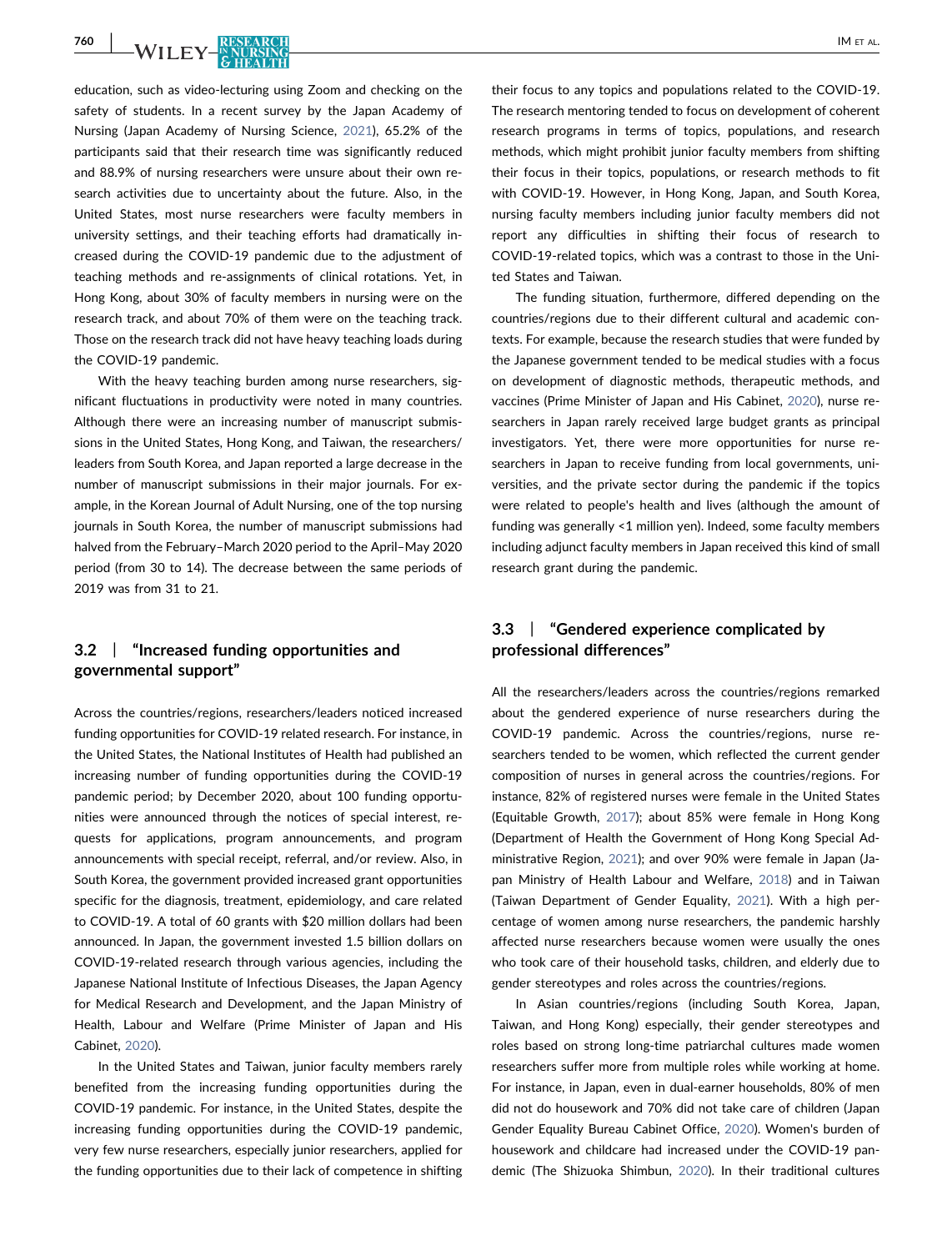across Asian countries/regions, women were mainly in charge of household tasks and their activities were restricted in their homes (Dibble et al., [2019](#page-8-14); Spector, [2012](#page-8-15)). Although multiple religions are currently practiced in all countries/regions, individual countries had their unique histories of national religions in the past (e.g., Confucianism in Taiwan and Korea, and Shintoism in Japan), which had great influences on traditional gender roles in their patriarchal cultures. For example, in Korean traditional culture, women were called Ansaram (inside person), and men were called Bakatsaram (outside person). In other words, women were in charge of all the household matters (e.g., cooking, preparing clothes, cleaning, etc.), child‐care, and elder-care that happened inside their houses. Men were in charge of all the matters that happened outside their houses (e.g., breadwinning). Even in these modern days, women are still mainly in charge of household tasks, child‐care, and elder‐care even when they are employed (working outside their homes). Thus, these traditional gender roles made women researchers in charge of all the household tasks, child‐care, and elder‐care while working at home, which had detrimentally affected nurse researchers in their research productivity in general.

With the awareness of the difficulties facing women researchers, governmental and institutional supports had often been provided to them across the countries/regions. For instance, in Taiwan, to encourage and support women to devote themselves to scientific and technological research careers, the Taiwan Ministry of Science and Technology specifically provided research funding to "encourage women to engage in scientific and technological research projects" in 2020 (Taiwan Ministry of Science and Technology, [2020](#page-8-16)). In the United States, some universities provided child‐care services for their faculty members during the pandemic. Yet, it was reported that not many faculty members used the child‐care services. The situation was worse for nurse researchers working with COVID‐19 patients in clinical settings. Across the countries/regions, stigmatization of nurses working with COVID‐19 patients was often reported, subsequently complicating their research experience during the pandemic.

In addition to the gender differences, professional differences in the impact of the pandemic were noticed across the countries/regions. In Taiwan culture, compared with other health professions including medicine, nurses were more involved in direct communication and care of COVID‐19 patients; nurses in hospitals needed to plan educational training programs, create health education videos for the readiness of epidemic prevention materials, make administrative protocols to protect the safety of personnel, and accomplish interdisciplinary practice (Hu et al., [2020](#page-8-17)). Similar differences were noted in South Korea, Japan, and Hong Kong. These increased roles of nurses during the pandemic complicated the gendered experience of nurse researchers that was described above. However, few studies on nurses were conducted by nurse researchers during the pandemic. The researchers/leaders from the United States pointed out that the funding priorities of nursing research funded by governmental agencies rarely included studies on nurses themselves. For example, the National Institute of Nursing Research (NINR) rarely funded studies about nurses themselves; rather, the priorities had been given to nursing clients.

# 3.4 | "Delays and modifications in research process"

Across the countries/regions except Taiwan, the researchers/leaders witnessed drastic delays in the overall research process and modifications in study designs, data collection methods, interventions, and data analysis process during the COVID-[1](#page-4-0)9 pandemic. Table 1 summarizes the current status of ongoing funded nursing studies in individual universities or institutes of the researchers/leaders who participated in this paper. First of all, across all the countries/regions except Taiwan, the researchers/leaders witnessed delays in overall administrative processes related to research projects (e.g., funding administration and institutional review board [IRB] approval) during the COVID‐19 pandemic. For instance, in the United States, individual universities needed to make policies related to campus closures and subsequent safety measures on the campus. Then, they needed to make other necessary changes in research administrative processes required for the campus closures (e.g., policies related to biomarker labs, policies related to research staff members on the campus, policies related to human subject protection in research, policies related to communication during the pandemic, etc.). With these changes, the researchers/leaders in the United States needed to make modifications in their research protocols, which consequently delayed the overall research process.

During the pandemic, nurse researchers across all the countries/ regions needed to make modifications in study designs, data collection methods, interventions, and data analysis process. The researchers/leaders from the United States talked about limitations in designing new studies under the pandemic (e.g., no in‐person clinical trials; Cole et al., [2018;](#page-8-18) Ueda et al., [2020\)](#page-8-19). Also, ongoing studies needed to be redesigned while adjusting to the new research environments under the pandemic (e.g., from in‐person clinical trials to online home trials; Cole et al., [2018;](#page-8-18) Ueda et al., [2020\)](#page-8-19). They experienced inconsistent policies related to research across different schools within the same university and across different universities. There were increasing usages of online platforms. Under the pandemic, it became impossible to perform some measurements (e.g., in‐ person measurements of weight and height) and in‐person interventions. The usages of mails and phone calls in data collection and interventions had also increased drastically.

The circumstances were similar in other countries/regions. In Japan, researchers experienced limitations in designing new studies under the COVID‐19 pandemic (e.g., no in‐person clinical trials or no in-person fieldwork with communities; Japan Academy of Nursing Science, [2021](#page-8-6)). All the ongoing studies needed to be redesigned to fit with the changing research environments (e.g., from in‐person interviews to remote interviews by phone, data collection while keeping social distance, data collections through online; Enago Academy, [2021\)](#page-8-20). About 72.4% of nurse researchers reported that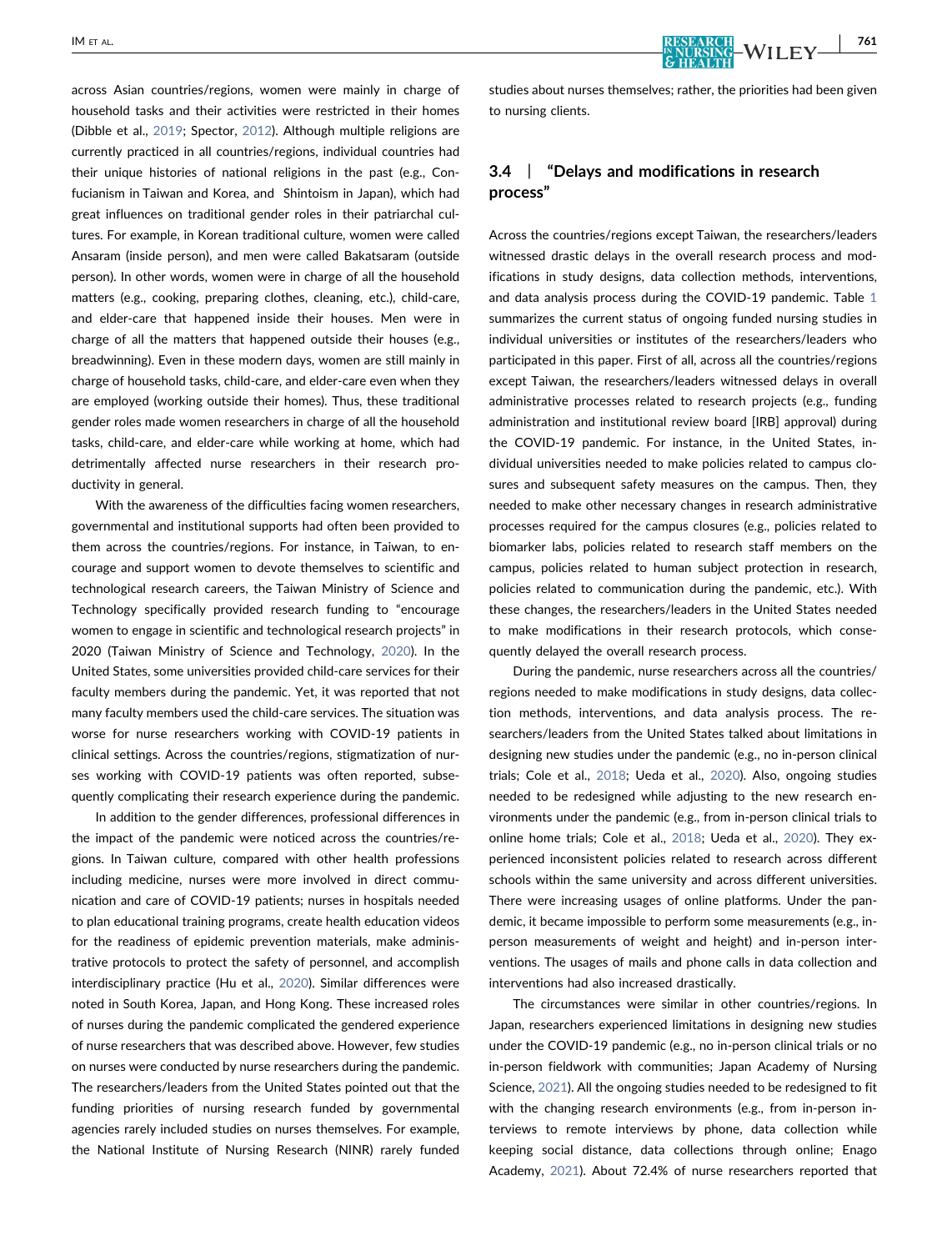<span id="page-4-0"></span>

|                                                                                   | A University in the<br><b>United States</b><br>N (%) | <b>B</b> University in<br>Taiwan <sup>a</sup><br>N (%)                      | C University in<br>South Korea<br>N (%) | D University in<br>(%) N<br>M (%) | : University in<br>Hong Kong<br>N (%) |
|-----------------------------------------------------------------------------------|------------------------------------------------------|-----------------------------------------------------------------------------|-----------------------------------------|-----------------------------------|---------------------------------------|
| # Of ongoing funded nursing studies                                               | 23 (100)                                             | 32 (100)                                                                    | 37 (100)                                | 28 (100)                          | 69 (100)                              |
| # Of nursing studies stalled/stopped                                              | 16 (60.6)                                            | $\frac{1}{2}$                                                               | 3(8.1)                                  | 25 (89.3)                         | 28 (41)                               |
| # Of nursing studies with protocol changes                                        | 13 (56.5)                                            | 13 (40.01)                                                                  | 10 (27.0)                               | 17(60.7)                          | 13 (19)                               |
| # Of nursing studies with delays in recruitment                                   | 16 (60.6)                                            | 10(31.2)                                                                    | 24 (64.9)                               | 21 (75.0)                         | 44 (64)                               |
| # Of nursing studies with difficulties in progress                                | 17(73.9)                                             | $\frac{1}{2}$                                                               | 2(5.4)                                  | 25 (89.3)                         | 42 (61)                               |
| <sup>a</sup> The number of funded studies in B University in Taiwan is the number |                                                      | of the funded nursing studies by Ministry of Science and Technology (MOST). |                                         |                                   |                                       |

TABLE 1

TABLE<sub>1</sub>

Delays in nursing research across the locations

Delays in nursing research across the locations

their research was totally stopped or delayed by the difficulty in meeting and recruiting research subjects (Japan Academy of Nursing Science, [2021\)](#page-8-6). They had also seen an increasing number of studies using online platforms (Japan Academy of Nursing Science, [2021](#page-8-6)). Longitudinal research was no longer possible due to the reorganization of hospital wards in response to the pandemic crisis (Japan Academy of Nursing Science, [2021](#page-8-6)). In South Korea, nurse researchers faced unexpected difficulties in conducting studies that directly involved human subjects. Especially in qualitative studies, research participants were not willing to show their faces on Zoom meetings due to the possibility of disclosing their identities to unknown people. Thus, they were asked to wear masks or sunglasses to cover their faces during the Zoom meetings. Or interviews were conducted through phone calls.

Frequent delays in data analysis process were also noted in some countries/regions. For instance, in the United States, Hong Kong, and Japan, obvious delays in data analysis process were noted by the researchers/leaders from the countries. The researchers/leaders from the United States mentioned that most delays in data analysis were in the data analyses of biomarkers that were greatly influenced by the access to the biomarker labs. The leader/researcher from Hong Kong mentioned about the difficulties in remote usages of data analysis software due to software license issues in their countries. In Japan, data analysis was delayed because some universities were locked down and faculty members subsequently could not use the analysis software. However, in Taiwan and South Korea, the researchers/leaders did not notice obvious delays in data analysis process because most nursing studies tended not to involve biomarkers and because their data analysis software licenses allowed the remote usages of the software.

#### 3.5  $\perp$ "Limited research settings and difficulties in getting access "

Due to the COVID ‐19 pandemic, limitations in access to all research settings were noted across the countries/regions. In the United States, the researchers' access to clinics and hospitals was strictly limited due to the safety and quarantine measures with social distancing and the requirements of personal protective equipment. In Hong Kong, the order of "work from home " was made by all the universities, while public hospitals and long ‐term care facilities restricted visitors. All the visitors to hospital authority hospitals had been banned since the end of January 3, 2020. Research facilities, such as clinics and sports centers at Hong Kong University, were closed temporarily during the pandemic. In South Korea, data collection was mostly prohibited from clinics, hospitals, and community centers. Even when data collection was permitted, there were difficulties in getting the institutions' or facilities' cooperation. Due to the pandemic situation, some ongoing community health programs were discontinued, which subsequently restricted the data collection among community participants.

<span id="page-4-1"></span>WILEY-RESEA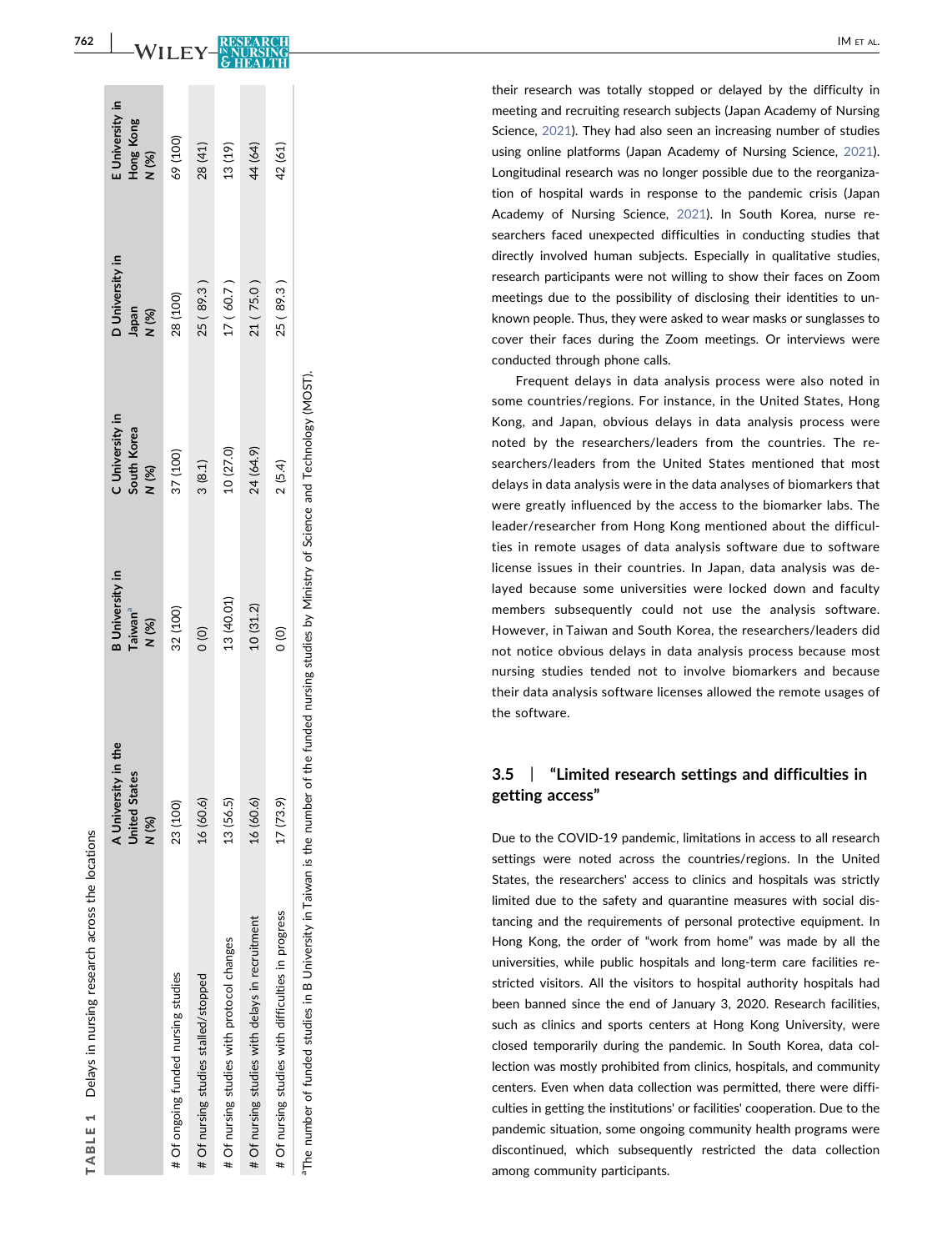Nurse researchers in Japan had more limited access to clinics, institutes, communities, and home settings compared with those in other countries/regions (Japan Academy of Nursing Science, [2021\)](#page-8-6). Data collection was not allowed in most hospitals, clinics, and home settings. Subsequently, the number of potential participants in all settings decreased drastically with a decreasing number of newly diagnosed cases of diseases/conditions. Because of the pandemic, people were hesitant to seek medical care, which subsequently delayed the diagnosis of diseases/conditions. In addition, a heavy burden on hospital staff nurses was frequently reported because research studies during the pandemic intensely involved hospital nurses and many studies with similar objectives and content were duplicated among hospital nurses. Due to this heavy burden, it became difficult to get cooperation in nursing research from those involved in patient care. Furthermore, many research settings, such as medical institutions or facilities, were closed due to reduced business operations. Also, there were changes in hospital ward systems to cope with the pandemic, which made some studies be discontinued.

In Taiwan, there were fewer limitations in research settings and difficulties getting access to research settings compared with the other countries/regions. The researchers/leaders from Taiwan described their recent national study supported by their government, which successfully solicited the participation of a large population despite the COVID‐19 pandemic. Yet, following the Taiwan government regulations, hospitals and long‐term settings had to control visitors' entry and exit (e.g., visits allowed only at a fixed time every day with a limit of two people per patient). Those who needed accompanying family members or visitors needed to fill out specific registration forms and get an approval to allow their family members or visitors to have access to hospitals and long‐term facilities. Subsequently, data collection in hospitals and long-term care facilities was somewhat limited.

# 4 | INCREASED ONLINE DISSEMINATION ACTIVITIES WITH POSITIVE CHANGES IN THE IMAGE OF NURSING

Across all the countries/regions, there had been an increasing number of online workshops, seminars, and conferences to disseminate research findings. For instance, in the United States, all nursing conferences had been converted from an in‐person format to an online format. In fall, 2020, the Council for the Advancement of Nursing Science State of the Science Congress on Nursing Research was held virtually. The American Academy of Nursing 2020 Policy Conference was also held virtually. In Japan, most nursing meetings had been converted from an in-person format to an online format. Among 46 nursing academic societies, 41 annual meetings were converted from an in‐person format to an online format, four were canceled, and one was converted to a journal format. In South Korea, the Korean Academy of Nursing celebrated its 50th anniversary through a virtual conference, and the annual conferences of all seven subspecialty areas in the Korean Academy of Nursing were virtually held in 2020. In Taiwan, the 2020 Taiwan international nursing conference endorsed by International Council of Nurses was held in a hybrid format, which was successfully completed with 2177 participants in total.

During the COVID‐19 pandemic, the image of nurses had been positively changed across the countries/regions, subsequently changing the image of nursing research. For instance, in Taiwan, the visibility of nursing had greatly increased during the pandemic through systematic efforts by the Taiwan Nurses Association. In South Korea, a male critical care nurse who majored in Fine Art disseminated his paintings illustrating nurses working with the COVID‐19 patients through social media. His artworks were positively spotlighted by Korean news and media, which subsequently improved the image of nurses and increased the awareness of nurses' values.

# 5 | RECOMMENDATIONS FOR FUTURE NURSING RESEARCH

On the basis of the commonalities in the impact of the COVID‐19 pandemic on nursing research across the five countries/regions that were discussed above, recommendations for future nursing research during the immediate postpandemic period and during other unexpected pandemic situations are made as follows. Table [2](#page-6-0) summarizes the recommendations with rationales. First, to effectively deal with the common impact reflected in the theme of "heavy emphasis on teaching and decreased productivity," all the researchers/ leaders echoed that the universities and schools of nursing need to provide necessary administrative support, human resources, and technological support that fit with their contexts. Some targeted support (e.g., pilot grants supporting nurses' studies on nursing topics, such as depression, isolation, etc.) would be needed. During the COVID‐19 pandemic, most COVID pilot studies aimed at the development of vaccines and treatment strategies. Subsequently, very few nursing studies were funded, and very few nurse scientists received funding. More research investment is needed on nursing priorities (e.g., nurses' mental health issues during the pandemic, safety measures for nurses working with the COVID‐19 positive cases) across the countries/regions. Also, modified teaching modes due to the pandemic would require additional research in the areas related to the changes in research education, which would be essential in the immediate postpandemic period. These efforts could prepare nursing researchers to adapt easily to the new changes in research environments and logistics and could promote nursing research in the areas of high nursing priorities.

Second, as the theme of "increased funding opportunities and governmental support" indicated, there were increasing funding opportunities for research in general during the pandemic. Yet, as mentioned above, nursing studies were hardly funded by this type of increased funding opportunities. In future pandemic situations, as nursing schools in Hong Kong did, nursing schools need to provide a pool of funding for nurse researchers to conduct self-funded studies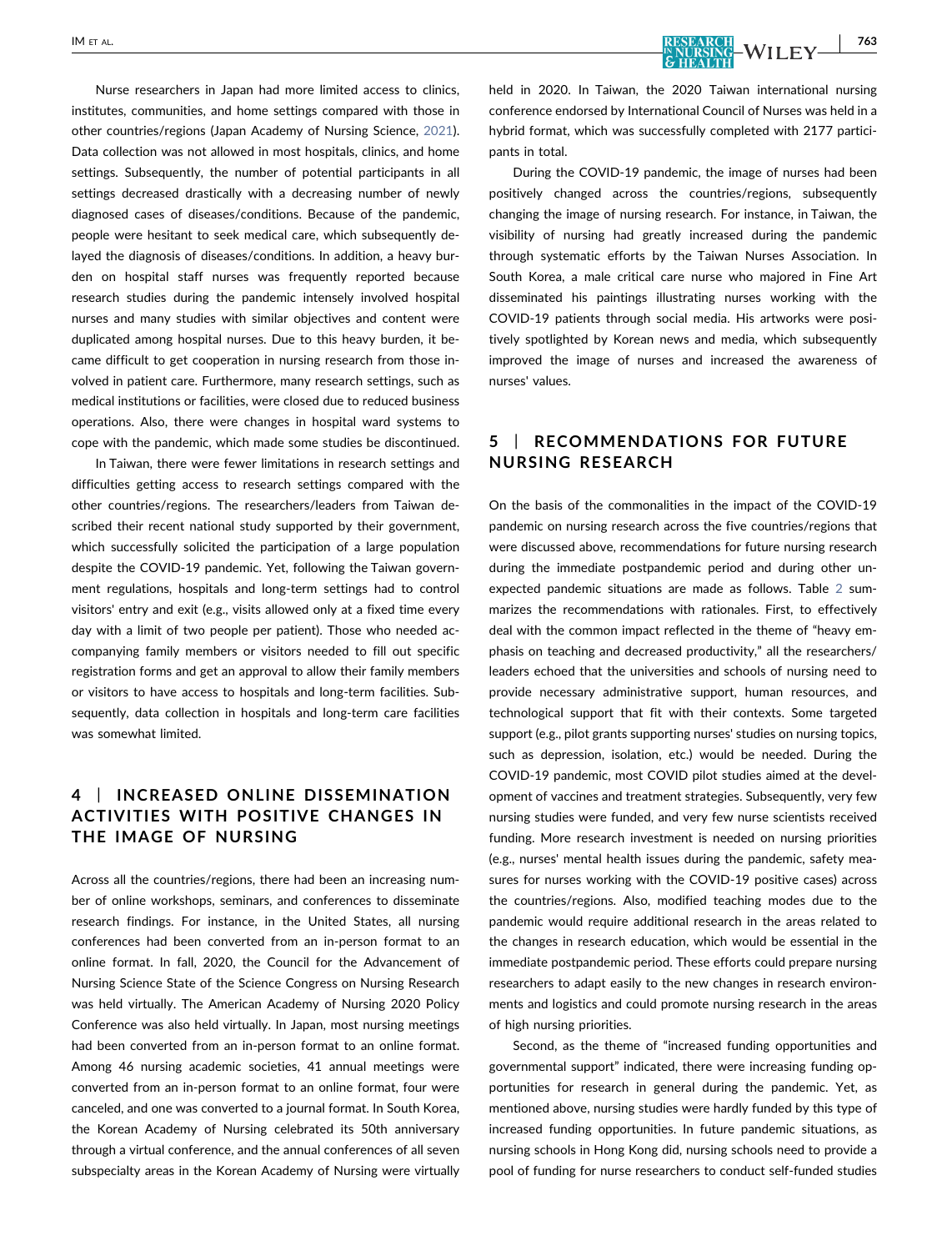<span id="page-6-0"></span>TABLE 2 Themes reflecting the commonalities and related recommendations with the rationales

| <b>Commonalities</b>                                                                            | <b>Recommendations</b>                                                                                                                                                                                                                                                                                                                                                                                                                                                                                                                                                                                                                                                | Rationales for recommendations                                                                                                                                                                                                                                                                                                                                                                               |
|-------------------------------------------------------------------------------------------------|-----------------------------------------------------------------------------------------------------------------------------------------------------------------------------------------------------------------------------------------------------------------------------------------------------------------------------------------------------------------------------------------------------------------------------------------------------------------------------------------------------------------------------------------------------------------------------------------------------------------------------------------------------------------------|--------------------------------------------------------------------------------------------------------------------------------------------------------------------------------------------------------------------------------------------------------------------------------------------------------------------------------------------------------------------------------------------------------------|
| "A heavy emphasis on teaching &<br>fluctuated productivity"                                     | • Need to provide necessary administrative support,<br>human resources support, and technological<br>support<br>• Need to provide some targeted support (e.g., pilot<br>grants supporting nurses' studies on nursing<br>topics, such as depression, isolation, etc.)<br>• Needs to invest more on nursing priorities (e.g.,<br>nurses' mental health issues during the<br>pandemic, safety measures for nurses working<br>with the COVID-19 positive cases)                                                                                                                                                                                                           | • Could promptly adapt to the new changes in<br>research environments and logistics<br>• Could promote nursing research in the areas of<br>high nursing priorities                                                                                                                                                                                                                                           |
| "Increased funding opportunities<br>and governmental support"                                   | • Need to provide a pool of funding for nurse<br>researchers to conduct self-funded studies<br>related to the pandemic situations<br>• Need to advocate for nursing studies in<br>interdisciplinary funding agencies, including<br>governmental agencies and hospital agencies<br>• Need to mentor junior faculty members especially<br>in the competence of shifting their research<br>focus to fit with available funding opportunities                                                                                                                                                                                                                             | • Could support nurse researchers who are<br>frequently left behind due to low priorities<br>given to nursing topics by funding agencies<br>• Could prepare junior faculty members and<br>researchers to successfully get funded in<br>changing funding environments                                                                                                                                         |
| "Gendered experience complicated<br>by professional differences"                                | • Need to conduct more studies on differences in the<br>impact of the COVID-19 by gender and<br>profession<br>• Need to conduct more studies on the children of<br>nurses working with positive cases (e.g.,<br>stigmatization)                                                                                                                                                                                                                                                                                                                                                                                                                                       | • Could provide the knowledge basis to efficiently<br>and fairly support nursing profession and<br>workforce during unexpected pandemic<br>situations                                                                                                                                                                                                                                                        |
| "Delays and changes/modifications<br>in research process"                                       | • Need to be open to new technologies and<br>innovation for future usages during pandemic<br>situations<br>• Need to develop new models of nursing and new<br>devices/instruments for nursing care during<br>pandemic situations through continuous studies<br>in the areas of nursing priorities by collaborating<br>with multidisciplinary and international teams<br>• Need to mentor junior researchers with necessary<br>knowledge and skills to work with<br>multidisciplinary teams in pandemic situations<br>• Need to start research initiatives in the field of<br>infectious diseases with subsequent necessary<br>changes in nursing education curriculum | • Could prepare nurse researchers to have<br>expertise and experience in innovative<br>approaches/methods<br>• Could prepare nursing profession and<br>workforce to be equipped with competencies<br>and efficiencies to deal with future pandemic<br>situations<br>• Could prepare nurse researchers to be equipped<br>with research competencies to continue<br>research during future pandemic situations |
| "Limited research settings &<br>difficulties in getting access"                                 | • Need to flexible in selecting research settings and<br>data collection procedures<br>• Need to investigate on research integrity of the<br>new methods of data collection (e.g., potential<br>selection bias, unauthentic cases, elderly with<br>difficulties in using online technologies)                                                                                                                                                                                                                                                                                                                                                                         | • Could prepare nurse researchers to be equipped<br>with research competencies to continue<br>research during future pandemic situations                                                                                                                                                                                                                                                                     |
| "Increased online dissemination<br>activities with positive changes<br>in the image of nursing" | • Need to make continuous research efforts through<br>seminars, workshops, and conferences to<br>improve the visibility and image of nursing<br>during pandemic situations                                                                                                                                                                                                                                                                                                                                                                                                                                                                                            | • Could further improve the visibility and image of<br>nursing                                                                                                                                                                                                                                                                                                                                               |

related to the pandemic situations. Also, nurse researchers/leaders need to advocate for nursing studies in interdisciplinary funding agencies, including governmental agencies and hospital agencies, especially during the immediate postpandemic period so that nursing priorities would not be left behind in future unexpected pandemic situations. In addition, nurse researchers/leaders need to be active in

raising the awareness on research issues related to nursing care during pandemic situations (e.g., mental health issues, nurses' burnout). Furthermore, mentoring junior faculty members especially in the competence of shifting their research focus to fit with available funding opportunities would be essential during the immediate postpandemic period so that they could be trained and prepared for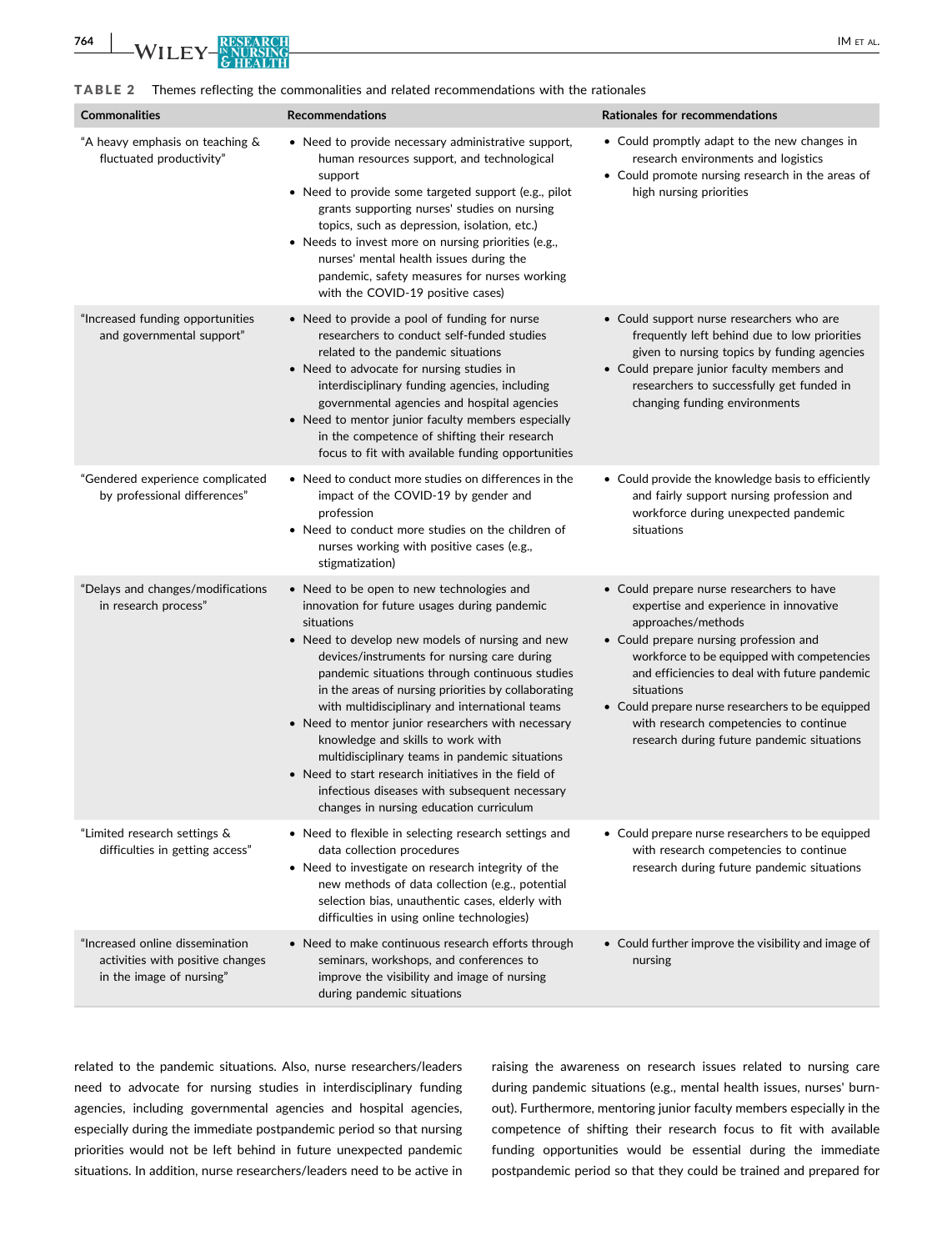future situations with changing research needs and priorities. These efforts could support nurse researchers who are frequently left behind due to low priorities given to nursing topics by funding agencies and could prepare junior faculty members and researchers to successfully get funded in changing funding environments.

Third, as the theme of "gendered experience complicated by professional differences" indicated, women researchers tended to be affected harshly by the COVID‐19 pandemic because of gender stereotypes and roles. Since nurse researchers are more likely to be women, the impact of the COVID‐19 on their productivity would be greater than other male‐dominated professions, such as medicine. Furthermore, professional differences embedded in the cultural contexts of individual countries/regions would complicate the gendered experience of nurse researchers. During the immediate postpandemic period, nurse researchers/leaders need to raise the awareness of gender differences and professional differences in their own cultural contexts. More studies on differences and equity by gender and profession in the impact of the COVID‐19 would increase the awareness on the gendered experience of nurse researchers that could be complicated by professional differences during pandemic situations. Also, more studies on the children of nurses working with COVID‐19 patients during pandemic situations need to be conducted (e.g., stigmatization of children in child‐care). These efforts could provide the knowledge basis to efficiently and fairly support nursing profession and workforce during future unexpected pandemic situations.

Fourth, as the theme of "delays and changes/modifications in research process" indicated, nurse researchers frequently experienced delays in research process and needed to make necessary modifications in their study designs, data collection mode, interventions, and data analysis process because of new national and institutional policies related to the COVID‐19 pandemic (e.g., social distancing and no in‐person contact). During the immediate postpandemic period, nurse researchers/leaders need to be open to new technologies and innovation and trained to be prepared with expertise and experience in innovative approaches/methods for future usages during unexpected situations. Also, nurse researchers/leaders need to develop new models of nursing and new devices for nursing care during pandemic situations so that nursing could be prepared for future unexpected pandemic situations. In addition, nurse researchers/leaders need to collaborate with multidisciplinary teams to initiate the development of instruments and tools for nursing care during pandemic situations through continuous nursing studies with nursing priorities. Also, nurse researchers/leaders need to mentor junior researchers with necessary knowledge and skills to work with multidisciplinary teams in pandemic situations. For instance, as the theme of "increased funding opportunities and governmental support" indicated, very few nurse researchers could benefit from the increasing funding opportunities because of lack of nurse researchers in the field of infectious diseases except HIV. Thus, during the immediate postpandemic period, nurse researchers/ leaders need to start research initiatives in the field of infectious diseases with necessary changes in nursing education curriculum. These efforts could prepare nursing profession and workforce and nurse researchers to be equipped with competencies and efficiencies to deal with future pandemic situations.

Fifth, as the theme of "limited research settings and difficulties in getting access" indicated, nurse researchers had difficulties in recruiting research participants and collecting data due to limitations in research settings and difficulties in getting access to the research settings. To be prepared for future unexpected pandemic situations, nurse researchers need to be trained to be flexible in selecting research settings and data collection procedures. During the immediate postpandemic period, nurse researchers need to make further investigations on research integrity of the new methods of data collection that were adopted and used during the COVID‐19 pandemic (e.g., potential selection bias, unauthentic cases, elderly with difficulties in using online technologies). These efforts could prepare nurse researchers to be equipped with research competencies to continue research during future pandemic situations.

Finally, as the theme of "increased online dissemination activities with positive changes in the image of nursing" indicated, the COVID‐ 19 pandemic situation actually increased the visibility of nursing via increased online dissemination activities through virtual conferences, workshops, and seminars and through positive collective efforts to improve the image of nursing (e.g., artworks). During the immediate postpandemic period, by using the momentum obtained from the increased visibility and improved image of nursing in general, nurse researchers/leaders need to further collaborate with multiple disciplines across the globe through seminars, workshops, and conferences to further improve the visibility and image of nursing research. In future pandemic situations, developing collaborative proposals across disciplines and countries/regions would facilitate nurse researchers' international and interdisciplinary collaborative efforts as well.

All the discussion points that are made in this paper need to be carefully interpreted due to some limitations in the evidence that was provided. First, the findings reported in this paper were limited only to the five countries/regions. Furthermore, the findings could be applied only to the specific time point and geographical countries/regions that this discussion was conducted (e.g., limited to the five countries/regions, limited to the period from January 2020 to December 2020). Although we tried to balance the specific examples from all the countries/regions, there existed an imbalance in the specific examples because of researchers/leaders' characteristics and unique situations of individual countries/regions. Finally, the literature reviews included in this paper tended to be selective because: (a) we included only the literature available in individual countries/regions in English and other languages; (b) no consistent approach of literature searches was used across the countries/regions because the databases in individual countries/regions were unique; and (c) individual leaders/researchers intentionally selected the literature to support the discussion points made in this paper.